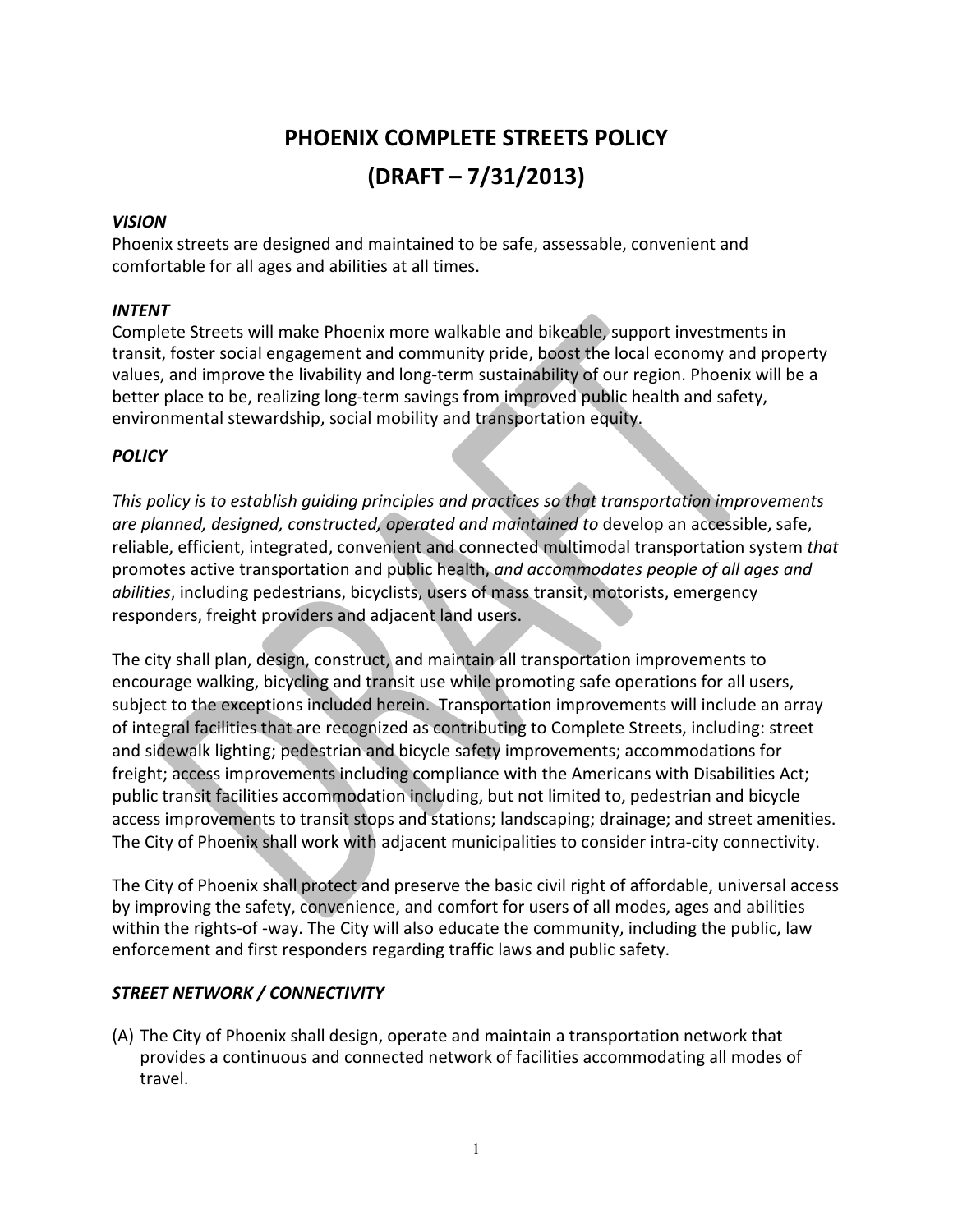- (B) The City shall ensure desirable accommodations are provided in the rights-of-way to enhance connectivity for pedestrians, bicyclists, and transit.
- (C) The City shall implement non-motorized connectivity improvements to services, schools, parks, civic uses, regional connections and commercial uses.
- (D) The City shall require large new developments and redevelopment projects to provide interconnected street networks with small blocks.

# **APPLICABILITY**

- (A) The City shall approach every transportation improvement and project phase as an opportunity to create safer, more accessible streets for all users. These phases include, but are not limited to: planning, programming, design, right-of-way acquisition, construction, construction engineering, reconstruction, operation and maintenance. Other changes to transportation facilities on streets and in public rights-of-way, including capital improvements, re-channelization projects and maintenance, must also be included.
- (B) All city-owned transportation facilities in the public right of way including, but not limited to, streets, bridges and all other connecting pathways shall be designed, constructed, operated, and maintained so that users of all ages and abilities can travel safely and independently.
- (C) Every City Department including City Manager, Street Transportation, Public Works, Planning and Development, Parks and Recreation, Public Transit, Fire and Police, shall follow the policy.
- (D) The City shall require all developers and builders to obtain and comply with the City's design standards. Privately constructed streets and parking lots shall adhere to this policy.
- (E) The City shall require agencies that Phoenix has permitting authority over, including, but no limited to, water agencies, electrical utilities, gas and petroleum utilities, communications utilities, and service contractors to comply with this policy.
- (F) The City shall foster partnerships with the State of Arizona, Maricopa County, Maricopa Association of Governments (MAG), Valley Metro, neighboring communities and counties, and business and school districts to develop facilities and accommodations that further the City's complete streets policy and continue such infrastructure beyond the City's borders.

#### **EXCEPTIONS**

Complete Streets principles and practices shall be included in street construction, reconstruction, repaving, and rehabilitation projects, as well as other plans and manuals. Any exception to this policy, including for private projects, must be approved by the Director of Street Transportation and be documented with supporting data that indicates the basis for the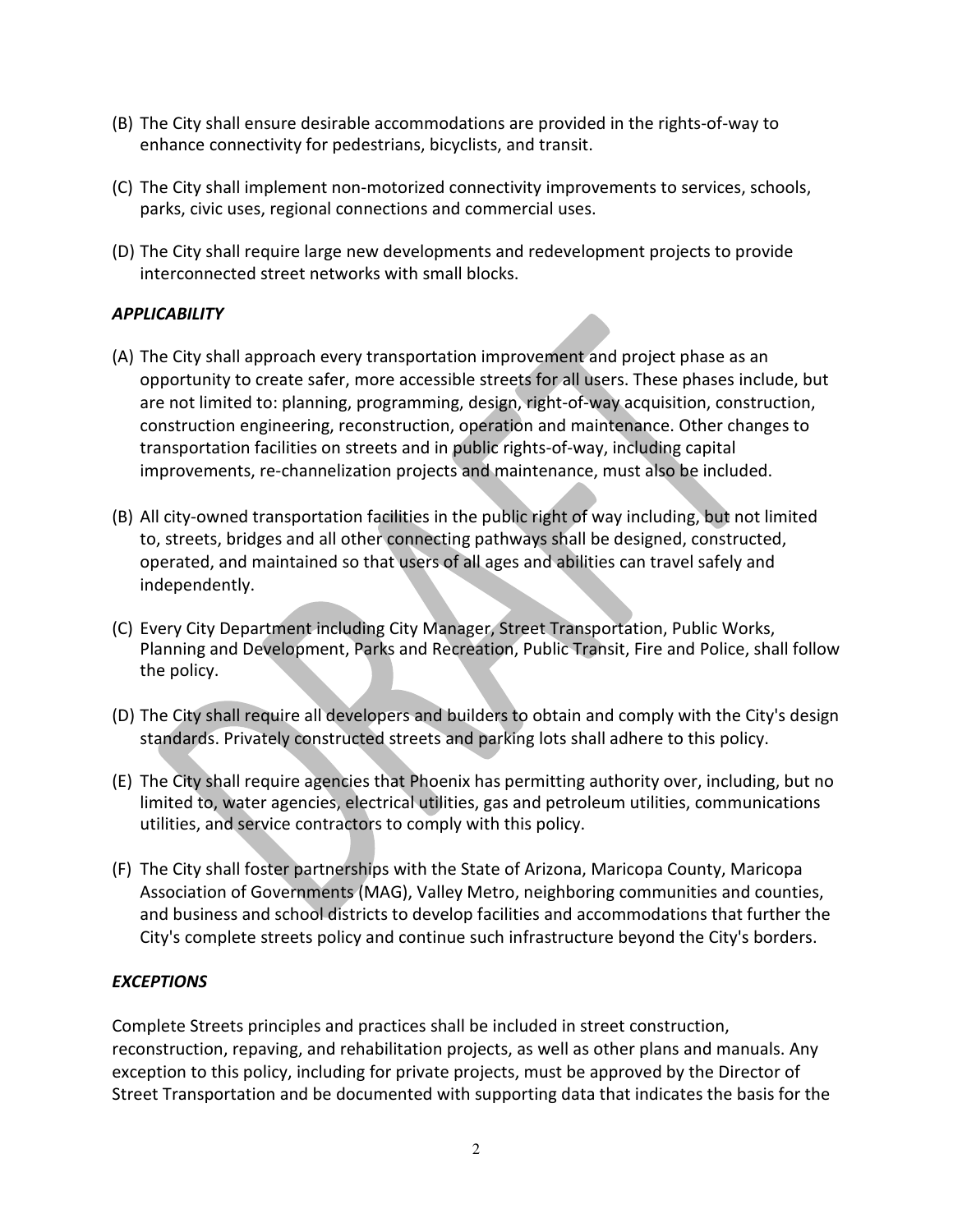decision. Such documentation shall be publicly available, online and in person, at least 21 days prior to decision.

Exceptions may be considered for approval when:

- (A) An affected roadway prohibits, by law, use by specified users (such as an interstate freeways or pedestrian malls), in which case a greater effort shall be made to accommodate those specified users elsewhere, including on roadways that cross or otherwise intersect with the affected roadway;
- (B) The activities are ordinary or emergency maintenance activities that do not change the roadway geometry or operations and designed to keep assets in serviceable condition, e.g. mowing, cleaning, sweeping, spot repair, concrete joint repair, or pothole filling), or when interim measures are implemented on temporary detour or haul routes;
- (C) The Director of Street Transportation and the Director of Planning and Development jointly issue a documented exception concluding that the application of Complete Streets principles is unnecessary, unduly cost prohibitive in proportion to the need or probable use, or inappropriate because it would be contrary to public safety; or
- (D) Other available means or factors indicate an absence of need, including future need, such as because of significant or adverse environmental impacts to waterways, flood plains, remnants of native vegetation, wetlands, or other critical areas, or due to impacts on neighboring land uses, including impact from right-of-way acquisitions or where a reasonable and equivalent project along the same corridor is already programmed to provide facilities exempted from the project at hand.

The Director of Street Transportation shall submit quarterly reports to the Complete Streets Advisory Group and the appropriate City Council Subcommittee summarizing all exceptions granted in the preceding quarter. These reports shall be submitted at the first Subcommittee meeting after the end of the quarter, and shall be posted on-line.

# CONTEXT SENSITIVE DESIGN STANDARDS

Additionally, the City Council declares it is the City of Phoenix's policy to use the best and latest design standards available. In recognition of context sensitivity, public input and the needs of many users, a flexible, innovative and balanced approach that follows other appropriate design standards may be considered, provided that a comparable level of safety and accessibility for all users is present. Each project must be considered both separately and as part of a connected network to determine the level and type of treatment necessary for the street to be complete.

# The City shall:

(A) Adopt new Complete Streets Design Guidelines to guide the planning, funding, design, construction, operation, and maintenance of new and modified streets in Phoenix while remaining flexible to the unique circumstances of different streets where sound design,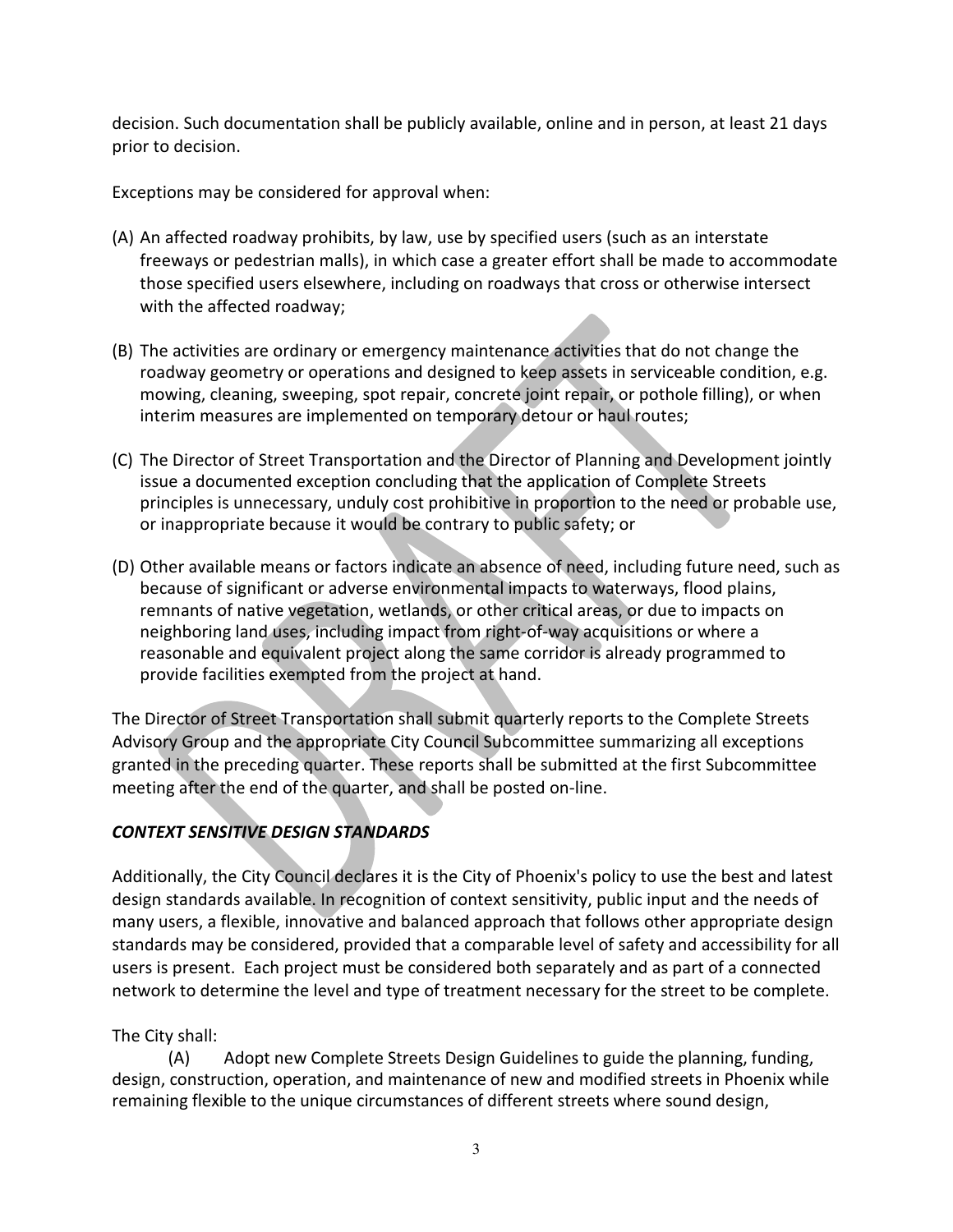engineering and planning judgment will produce context sensitive designs.

(B) Incorporate the Complete Streets Design Guidelines' principles into all City plans, manuals, employee training, rules, regulations and programs as appropriate.

(C) Provide well-designed pedestrian accommodations on all streets and crossings. Ensure safe pedestrian connections to public transit facilities. Pedestrian accommodations can take numerous forms, including but not limited to traffic signals, roundabouts, bulb-outs, curb extensions, between lane refuges, sidewalks, buffer zones, shared-use pathways, transit shelters and perpendicular curb ramps, among others.

(D) Provide well-designed bicycle accommodations along all streets. Ensure safe bicycle connections to public transit facilities. Bicycle accommodations can take numerous forms, including but not limited to the use of bicycle boulevards, striping, slow streets, low auto volume streets, traffic calming, signs, pavement markings, and bicycle parking facilities and the provision of bike racks among others.

(E) Where physical conditions warrant, trees and structural shade shall be provided whenever a street is newly constructed, reconstructed, or relocated.

(F) The City shall integrate natural features, such as canals, washes, waterways, and other topography into the design of our streets.

(G) The City shall design streets with a strong sense of place using landscaping, streetscape amenities, public art, signage, and other amenities to reflect the community and neighborhood.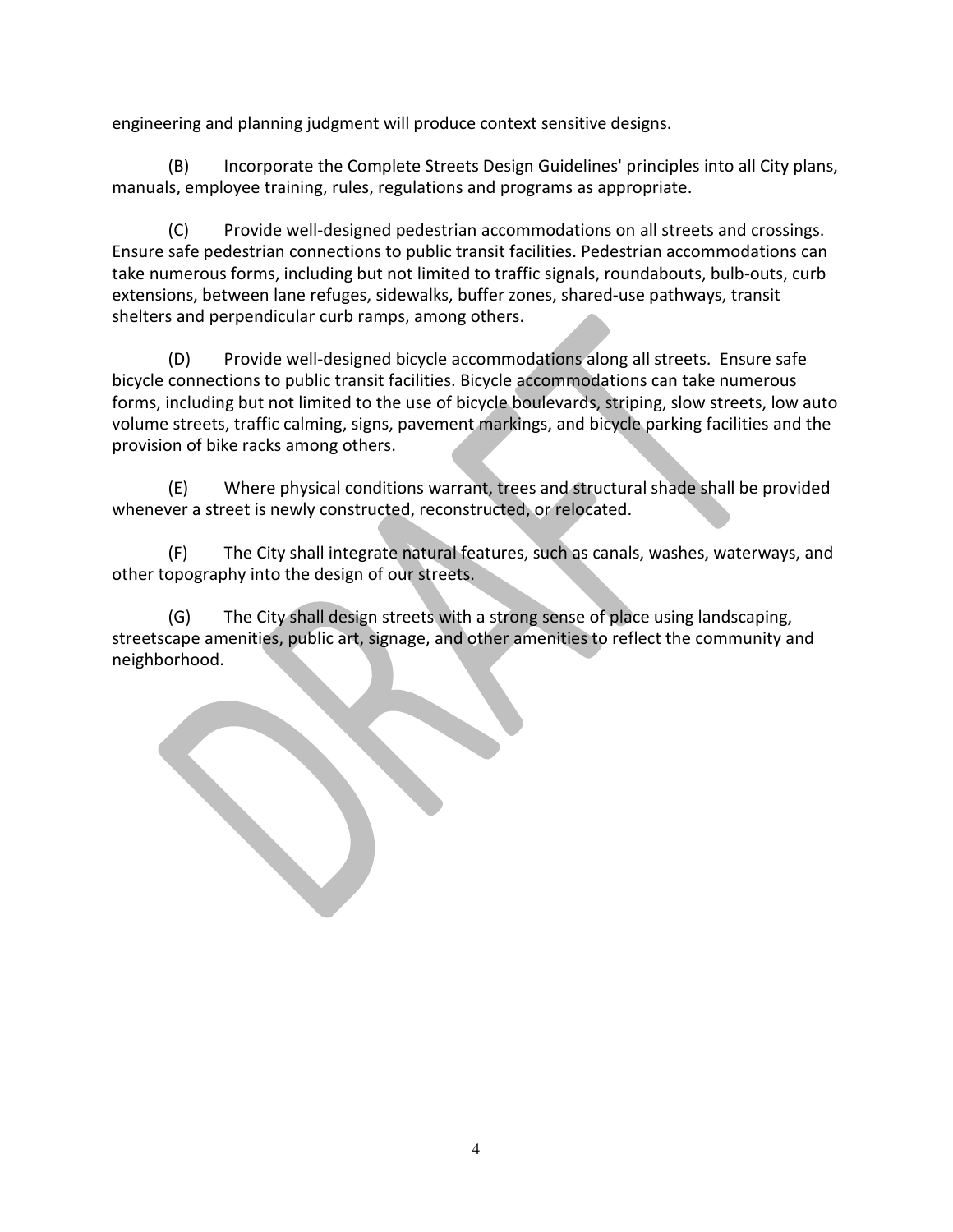#### PERFORMANCE MEASURES

The City shall measure the success of this Complete Streets policy using, but not limited to, the following performance measures to develop a master plan indicating facility improvements and their implementation priority:

\*

|    |                                                                                              |                                 | Goal (project-                   |                                                                             |
|----|----------------------------------------------------------------------------------------------|---------------------------------|----------------------------------|-----------------------------------------------------------------------------|
|    | <b>Performance Measure</b>                                                                   | Goal (citywide<br>aggregate)    | specific, measured<br>for 3 yrs) | <b>Purpose</b>                                                              |
| A  | % of active<br>transportation mode<br>share (includes transit as<br>"active transportation") | 30% year-over-year<br>increase. | 50% year-over-year<br>increase.  | Changing our transportation<br>paradigm.                                    |
| Β  | % of children using<br>active transportation to<br>get to school                             | 40% year-over-year<br>increase. | n/a                              | Investing in the health and<br>transportation perspective of<br>our future. |
| C. | % of bicycle &<br>pedestrian trips that<br>result in severe injury or<br>death               | 15% year-over-year<br>decrease. | 30% year-over-year<br>decrease.  | Concerted focus on safety for<br>non-auto modes.                            |
| D  | # of bus stops with<br>boardings $> x$ : % that<br>have ADA-compliant<br>sidewalk access     | 100% by 2017.                   | n/a                              | Social justice, focused where<br>it'll have the most impact.                |
| E  | # of bus stops with<br>boardings $> x$ : % with<br>May-Sept shade from<br>2pm-7pm            | 100% by 2017.                   | n/a                              | Social justice, focused where<br>it'll have the most impact.                |
| F  | # of roads w/ x% of ped<br>mode share: % of road<br>$w/$ shade canopy > $x%$                 | 10% year-over-year<br>increase. | n/a                              | Social justice, focused where<br>it'll have the most impact.                |

The City shall create individual numeric benchmarks for each of the performance measures included, as a means of tracking and measuring the annual performance of the Complete Streets Policy. Quarterly reports shall be posted on-line for each of the above measures.

#### ACTION PLAN/IMPLEMENTATION

The City of Phoenix shall view Complete Streets as integral to everyday transportation decision making practices and processes. To this end:

A. Complete Streets Principles. The Street Transportation Department, the Planning and Development Department, and other relevant departments, agencies, or committees will incorporate Complete Streets principles into all existing plans, manuals, checklists, decisiontrees, rules, regulations, and programs as appropriate (including, but not limited to: Phoenix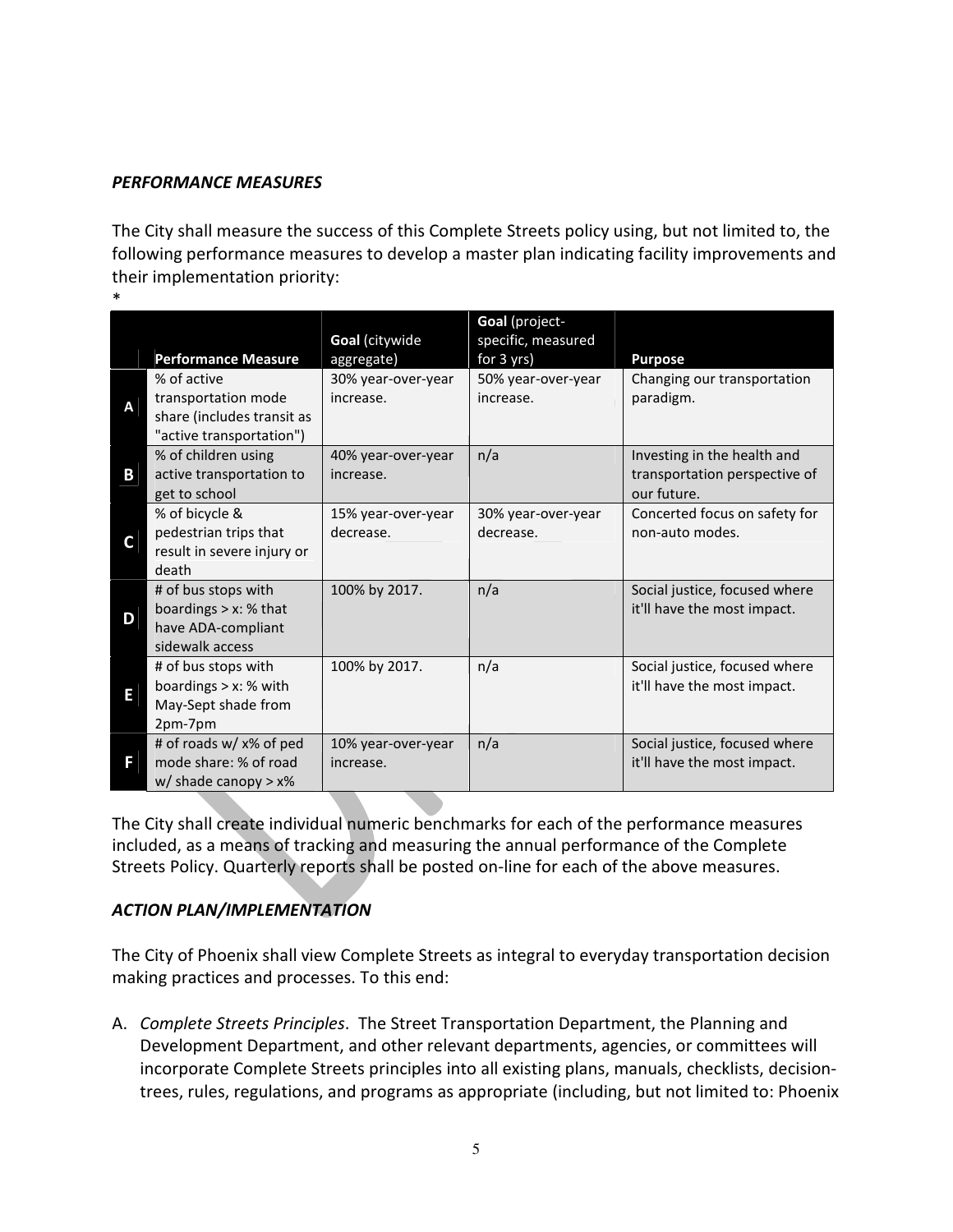General Plan; Reinvent Phoenix; Capital Improvement Plan/Program; Pedestrian and Bicycle Master Plans; Transit Plan; Pedestrian Safety Action Plan, and other appropriate plans);

- B. Design Standards. The Street Transportation Department, the Planning and Development Department, and other relevant departments, agencies, or committees will review current design standards, including subdivision regulations which apply to new roadway construction, to ensure that they reflect the best currently available design standards and guidelines, and effectively implement Complete Streets, where feasible in order to accommodate all users in every project;
- C. Project Criteria. The Street Transportation Department, the Planning and Development Department, and other relevant departments, agencies, or committees will prepare criteria for reviewing and prioritizing street projects to ensure that the greatest benefits are provided for multi-modal transportation users;
- D. Complete Streets Manual. The City shall create and adopt a Complete Streets Design Manual to replace the existing Street Classification and Design Guidelines and serve as a tool for implementation of this policy;
- E. Storm Water Management. The City shall prepare and implement a plan to transition to sustainable storm water management techniques. The City will adopt and implement sustainable storm water management best practices including passive rainwater harvesting, green infrastructure and low impact development strategies;
- F. Revisions to Existing Plans and Policies. The City of Phoenix shall incorporate Complete Streets principles into the Phoenix General Plan Elements, and other plans, manuals, rules, regulations and programs - (city staff will provide a list to include);
- G. Other Plans. The City shall prepare, implement, and maintain a Complete Streets Master Plan, a Bicycle Master Plan, a Pedestrian Master Plan, a Transit Streets-Side Master Plan, a Safe Routes to School Plan, an Americans with Disabilities Act Transition Plan, and a Tree and Shade Master Plan;
- H. Inventory. The City shall maintain a comprehensive inventory of the transit, pedestrian and bicycling facility infrastructure integrated with the City's database. The City will prioritize projects that eliminate gaps in the transit, pedestrian and bikeway networks based on population density, land use patterns and public demand;
- I. Funding. The City shall actively seek sources of appropriate funding to implement Complete Streets through the Capital Improvements Plan. City staff shall identify all current and potential future sources of funding for street improvements and recommend improvements to the project selection criteria to support Complete Streets projects;
- J. Staffing. The City shall maintain adequate staffing to implement this policy, including, at a minimum, a Bicycle and Pedestrian Coordinator(s) and assisting staff;